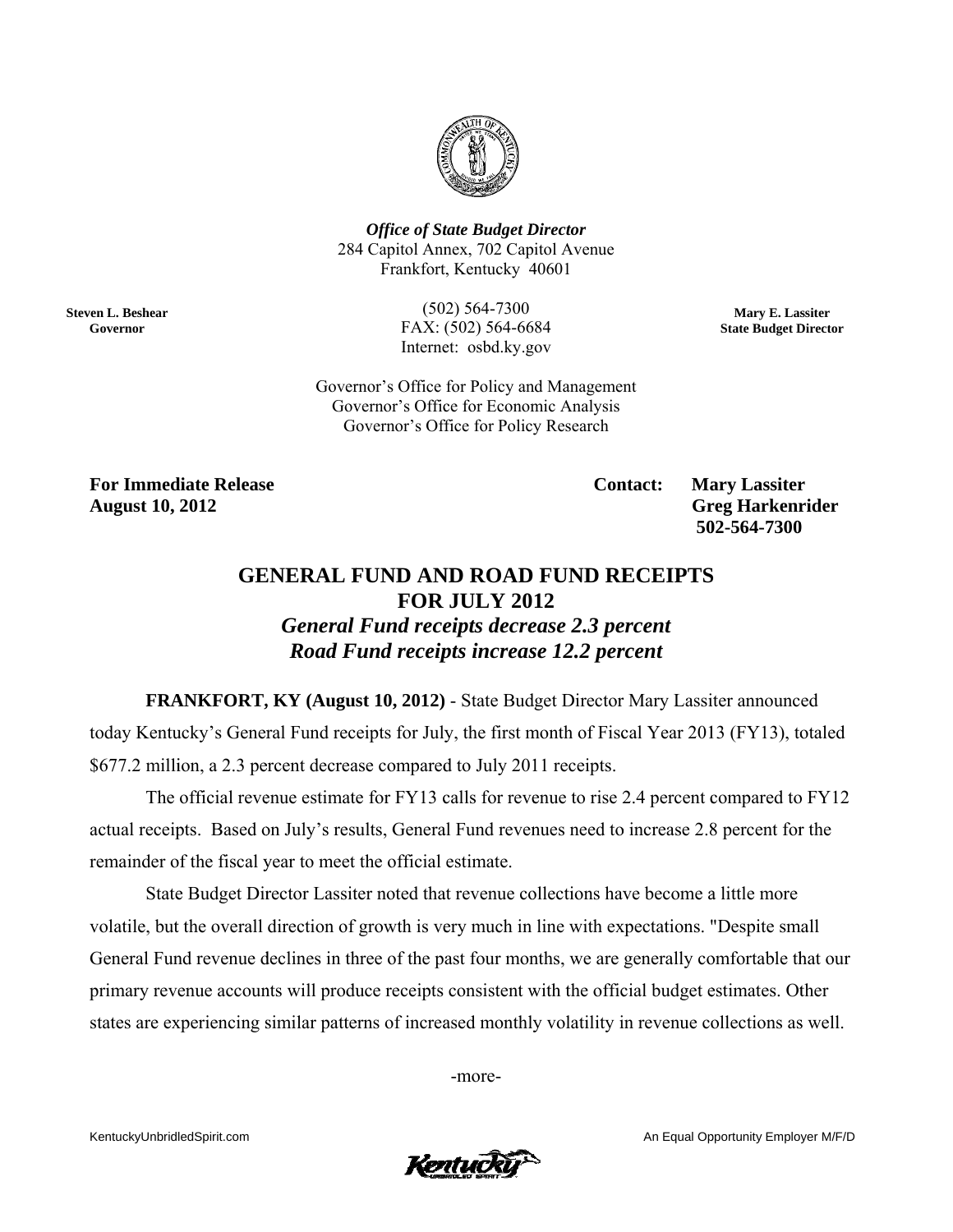While we cannot control global economic conditions, the Governor's Blue Ribbon Commission on Tax Reform has undertaken an exhaustive examination of our structural tax code to ensure that it produces stable and predictable revenues going forward into the  $21<sup>st</sup>$  century."

Among the major accounts:

- Individual income tax receipts fell 4.3 percent due to a decline in withholding receipts.
- Sales tax revenues were down 5.6 percent following strong growth in June.
- Corporation income tax collections rose 1.1 percent.
- Cigarette tax income fell 17.0 percent in July.
- Property tax receipts increased \$16.2 million due to timing issues in omitted and delinquent receipts.
- Coal severance tax revenues declined 18.7 percent.
- Lottery revenues increased 3.3 percent.

 Lassiter also announced that Road Fund revenues for July totaled \$117.4 million, an increase of 12.2 percent compared to last July. Lassiter noted that strong motor vehicle usage and motor fuels tax receipts accounted for the majority of the increase in revenue. "Motor fuels and motor vehicle usage tax receipts continue to perform well; in fact, better than expected after taking into account the record levels we saw last month."

The official revenue estimate for FY13 calls for revenue to increase 3.9 percent compared to

FY12 actual receipts. Based on the first month's receipts, revenues need to grow 3.2 percent for the rest of the fiscal year to meet budgeted levels.

Among the major Road Fund categories:

- Motor fuels tax receipts rose 9.6 percent.
- Motor vehicle usage tax increased 8.7 percent.
- License and privilege taxes grew 41.4 percent.

-30-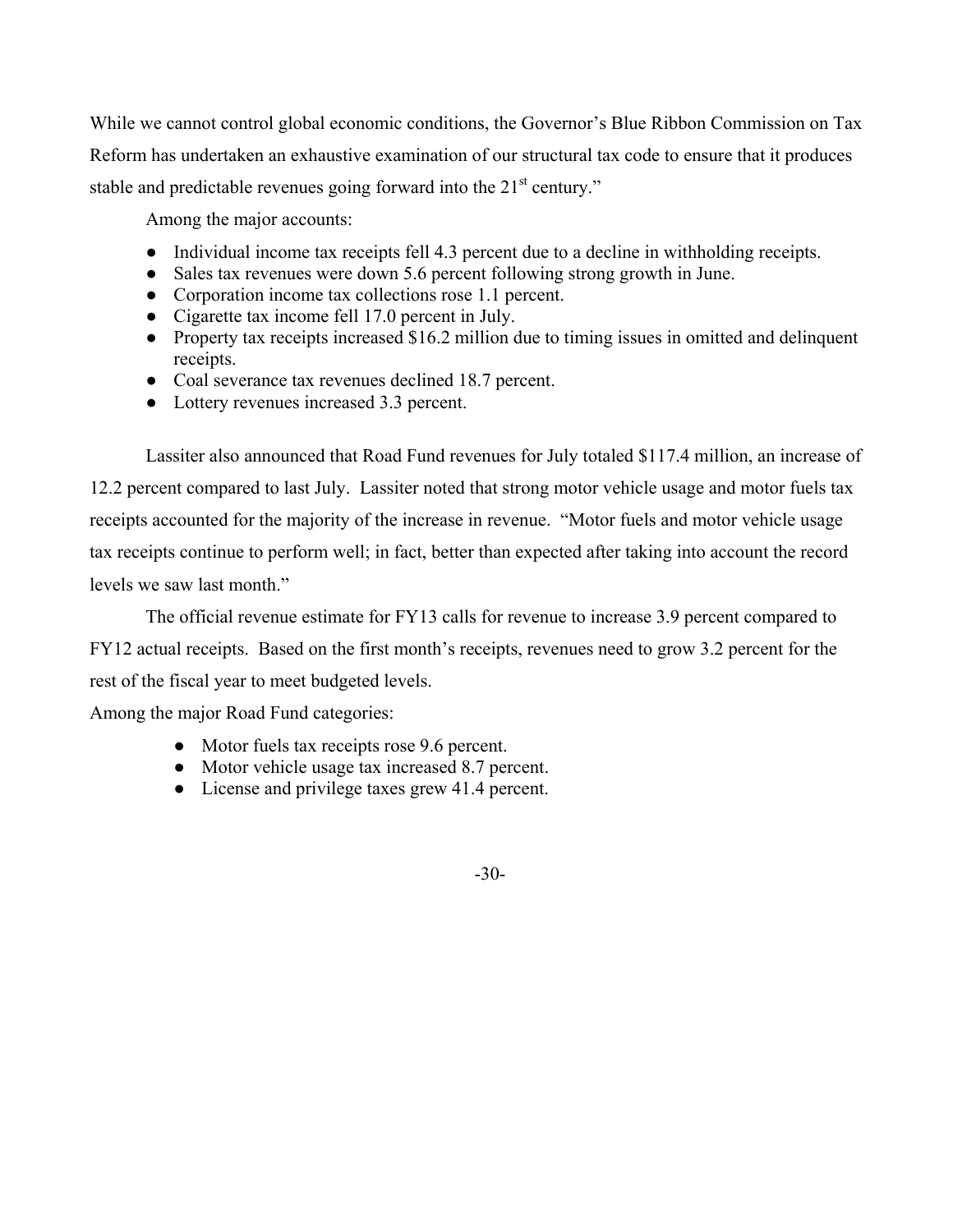## **KENTUCKY STATE GOVERNMENT REVENUE 1. GENERAL FUND REVENUE**

|                                                          | 2012                           | <b>JULY</b><br>2011            | % Change           |
|----------------------------------------------------------|--------------------------------|--------------------------------|--------------------|
|                                                          |                                |                                |                    |
| <b>TOTAL GENERAL FUND</b><br><b>Tax Receipts</b>         | \$677,216,704                  | \$693,182,801                  | $-2.3%$<br>$-3.5%$ |
| <b>Sales and Gross Receipts</b>                          | \$647,618,216<br>\$302,133,050 | \$671,204,888<br>\$322,216,842 | -6.2%              |
| <b>Beer Consumption</b>                                  | 591,532                        | 614,244                        | $-3.7%$            |
| Beer Wholesale                                           | 5,198,756                      | 5,366,845                      | $-3.1%$            |
| Cigarette                                                | 16,800,974                     | 20,232,282                     | $-17.0%$           |
| <b>Distilled Spirits Case Sales</b>                      | 10,486                         | 11,823                         | $-11.3%$           |
| <b>Distilled Spirits Consumption</b>                     | 1,023,285                      | 1,168,925                      | $-12.5%$           |
| <b>Distilled Spirits Wholesale</b><br>Insurance Premium  | 2,685,335<br>104,700           | 2,959,132<br>22,888            | $-9.3%$<br>357.4%  |
| Pari-Mutuel                                              | 316,358                        | 300,925                        | 5.1%               |
| Race Track Admission                                     | 80,381                         | 82,323                         | $-2.4%$            |
| Sales and Use                                            | 266,254,606                    | 282, 175, 455                  | $-5.6%$            |
| Wine Consumption                                         | 223,576                        | 226,486                        | $-1.3%$            |
| Wine Wholesale                                           | 1,085,220                      | 1,135,514                      | $-4.4%$            |
| <b>Telecommunications Tax</b>                            | 5,869,775                      | 5,975,719                      | $-1.8%$            |
| <b>Other Tobacco Products</b>                            | 1,886,890                      | 1,939,917                      | $-2.7%$            |
| <b>Floor Stock Tax</b>                                   | 1,176                          | 4,364                          | $-73.0%$           |
| License and Privilege                                    | \$36,946,660                   | \$45,152,760                   | $-18.2%$           |
| Alc. Bev. License Suspension                             | 14,128                         | 20,300                         | $-30.4%$           |
| Coal Severance                                           | 22,161,804                     | 27,275,074                     | $-18.7%$           |
| <b>Corporation License</b>                               | (331, 222)                     | (22, 898)                      |                    |
| Corporation Organization<br>Occupational Licenses        | 12,795<br>4,973                | 0<br>6,050                     | $---$<br>$-17.8%$  |
| Oil Production                                           | 789,817                        | 852,105                        | $-7.3%$            |
| Race Track License                                       | 95,000                         | 95,000                         | 0.0%               |
| <b>Bank Franchise Tax</b>                                | (99, 940)                      | 89,990                         | $\overline{a}$     |
| <b>Driver License Fees</b>                               | 58,448                         | 53,786                         | 8.7%               |
| <b>Minerals Severance</b>                                | 1,449,929                      | 1,337,292                      | 8.4%               |
| Natural Gas Severance                                    | 1,565,979                      | 1,935,215                      | $-19.1%$           |
| <b>Limited Liability Entity</b>                          | 11,224,949                     | 13,510,847                     | $-16.9%$           |
| Income                                                   | \$283,360,629                  | \$295,318,267                  | $-4.0%$            |
| Corporation                                              | 13,093,740                     | 12,955,769                     | 1.1%               |
| Individual                                               | 270,266,889                    | 282,362,498                    | $-4.3%$            |
| Property                                                 | \$18,169,285                   | \$2,003,424                    | 806.9%             |
| <b>Building &amp; Loan Association</b>                   | 4,180                          | (2, 299)                       | $---$              |
| General - Real                                           | 86,922                         | (5,224)                        |                    |
| General - Tangible                                       | 11,425,237                     | 8,180,062                      | 39.7%              |
| <b>Omitted &amp; Delinquent</b><br><b>Public Service</b> | 3,886,989                      | (6,728,879)                    | 394.1%             |
| Other                                                    | 2,765,956<br>0                 | 559,763<br>0                   |                    |
|                                                          |                                |                                |                    |
| Inheritance Tax                                          | \$2,889,098                    | \$3,543,475                    | $-18.5%$           |
| Miscellaneous                                            | 4,119,493                      | 2,970,122                      | 38.7%              |
| <b>Legal Process</b>                                     | 1,849,518                      | 1,835,389                      | 0.8%               |
| T. V. A. In Lieu Payments                                | 2,269,975                      | 1,134,733                      | 100.0%             |
| Other                                                    | 0                              | 0                              |                    |
| <b>Nontax Receipts</b>                                   | \$28,894,793                   | \$21,378,337                   | 35.2%              |
| <b>Departmental Fees</b>                                 | 1,903,127                      | 957,533                        | 98.8%              |
| <b>PSC Assessment Fee</b>                                | 10,349,380                     | 4,488,594                      | 130.6%             |
| <b>Fines &amp; Forfeitures</b>                           | 3,979,378                      | 2,233,011                      | 78.2%              |
| Interest on Investments<br>Lottery                       | (427, 646)<br>15,500,000       | 51,600<br>15,000,000           | 3.3%               |
| Sale of NO <sub>x</sub> Credits                          | 0                              | 0                              |                    |
| Miscellaneous                                            | (2,409,445)                    | (1,352,401)                    | $---$              |
| Redeposit of State Funds                                 | \$703,695                      | \$599,575                      | 17.4%              |